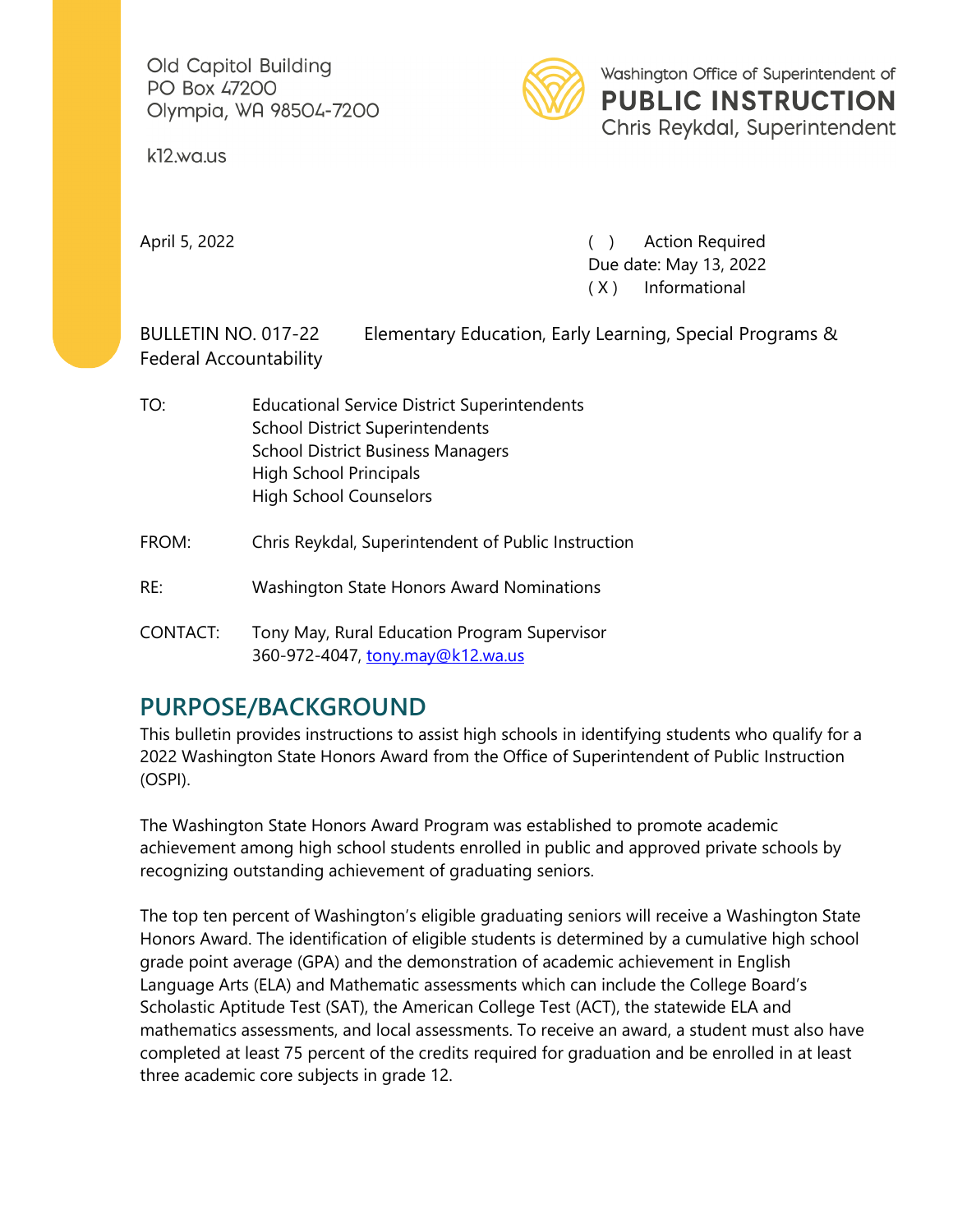BULLETIN NO. 017-22 EEELSPFA April 5, 2022 Page 2

#### **PROCESS**

The Washington State Honors Award recipients will be identified by high school staff and then submitted to OSPI through an online survey located at:

[https://survey.alchemer.com/s3/6781169/2021-Washington-State-Honors-Award-Submission-](https://nam02.safelinks.protection.outlook.com/?url=https%3A%2F%2Fsurvey.alchemer.com%2Fs3%2F6781169%2F2021-Washington-State-Honors-Award-Submission-Survey-copy&data=04%7C01%7Cfaith.rackley%40k12.wa.us%7Cb61ae9c767f648cb70ea08da06aa379d%7Cb2fe5ccf10a546feae45a0267412af7a%7C0%7C0%7C637829625389216839%7CUnknown%7CTWFpbGZsb3d8eyJWIjoiMC4wLjAwMDAiLCJQIjoiV2luMzIiLCJBTiI6Ik1haWwiLCJXVCI6Mn0%3D%7C3000&sdata=cmC5Iz%2FP%2BAbO%2BCboBKL2ZSwhzqsZWRky7hqAVXMit48%3D&reserved=0)[Survey-copy](https://nam02.safelinks.protection.outlook.com/?url=https%3A%2F%2Fsurvey.alchemer.com%2Fs3%2F6781169%2F2021-Washington-State-Honors-Award-Submission-Survey-copy&data=04%7C01%7Cfaith.rackley%40k12.wa.us%7Cb61ae9c767f648cb70ea08da06aa379d%7Cb2fe5ccf10a546feae45a0267412af7a%7C0%7C0%7C637829625389216839%7CUnknown%7CTWFpbGZsb3d8eyJWIjoiMC4wLjAwMDAiLCJQIjoiV2luMzIiLCJBTiI6Ik1haWwiLCJXVCI6Mn0%3D%7C3000&sdata=cmC5Iz%2FP%2BAbO%2BCboBKL2ZSwhzqsZWRky7hqAVXMit48%3D&reserved=0)

Please refer to Attachment A: *Honors Award Identification Instructions* for the steps to identify eligible students. Schools will need to submit this survey for students to be officially awarded.

Thank you for your assistance with this process. OSPI will email the Honors Award certificate, along with further instructions, to each high school that has 2022 Washington State Honors Award recipients after the identification window has closed, no later than May 13.

# **INFORMATION AND ASSISTANCE**

For questions regarding this bulletin, please contact Tony May, Rural Education Program Supervisor, at 360-972-4047 or email [tony.may@k12.wa.us.](mailto:tony.may@k12.wa.us) The OSPI TTY number is 360-664-3631.

This bulletin is also available on the **Bulletins page of the OSPI website.** 

Michaela W. Miller, Ed.D., NBCT Deputy Superintendent

Jon Mishra, Ed.D. Assistant Superintendent Elementary Education, Early Learning, Special Programs & Federal Accountability

CR:tm

#### *Attachment A: Honors Award Identification Instructions*

*OSPI provides equal access to all programs and services without discrimination based on sex, race, creed, religion, color, national origin, age, honorably discharged veteran or military status, sexual orientation, gender expression, gender identity, disability, or the use of a trained dog guide or service animal by a person with a disability. Questions and complaints of alleged discrimination should be directed to the Equity and Civil Rights Director at 360-725-6162/TTY: 360-664-3631; or P.O. Box 47200, Olympia, WA 98504-7200; or [equity@k12.wa.us.](mailto:equity@k12.wa.us)*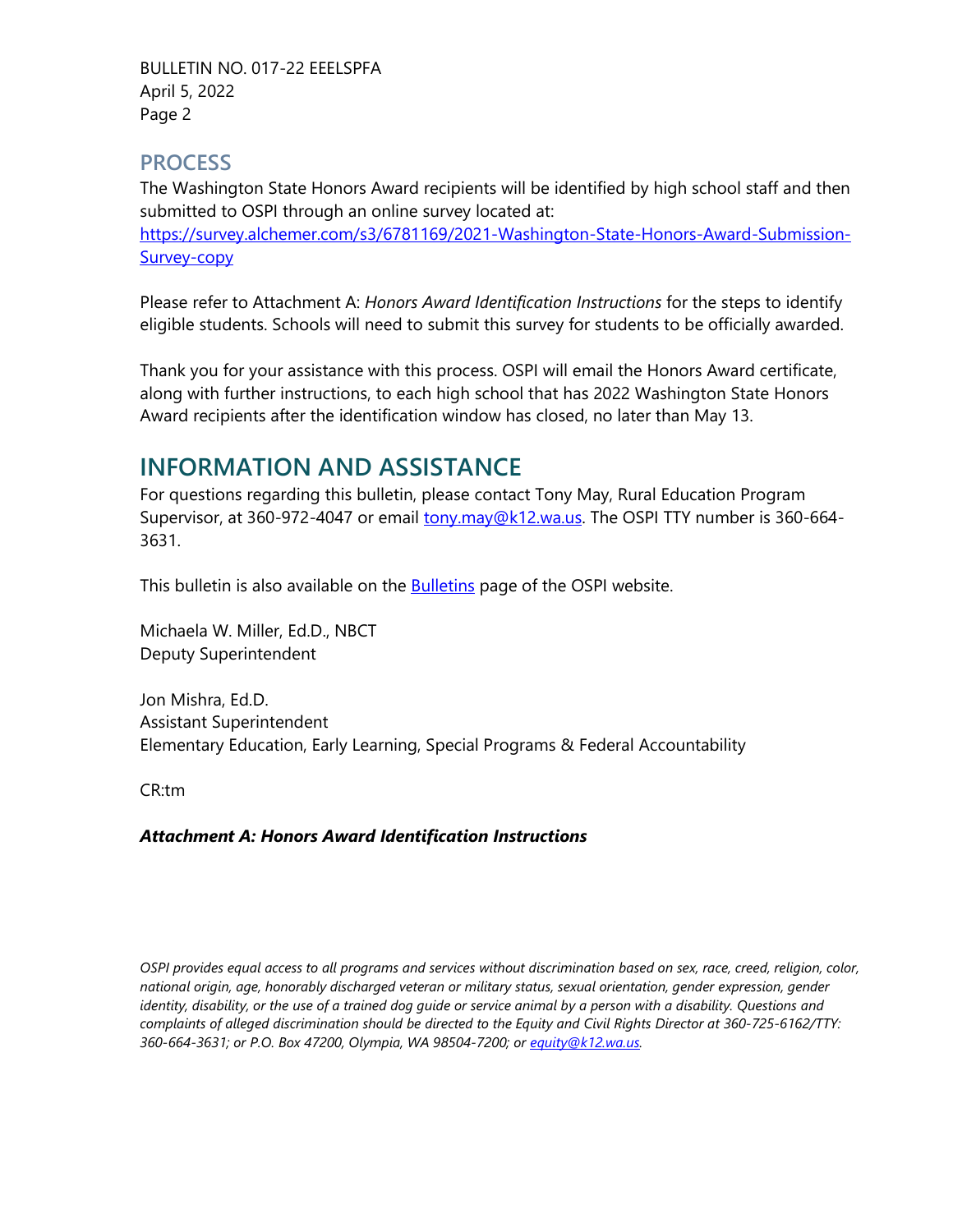### **HONORS AWARD IDENTIFICATION INSTRUCTIONS**

Please follow the instructions below to identify students eligible for a Washington State Honors Award.

#### **Step 1: Review Minimum GPA Eligibility**

Create a preliminary list that identifies all students in Grade 12 that have a cumulative grade point average (GPA) of 3.93 or higher. This GPA threshold reflects the top ten percent of GPAs statewide. Weighted GPAs should not be considered.

#### **Step 2: Evaluate Identified Students Assessment Results**

Using criteria developed by the school and/or district, evaluate the assessment history of each identified student from Step 1 to determine that they have demonstrated academic achievement in both English Language Arts (ELA) and Mathematics.

Schools may use the Scholastic Aptitude Test (SAT), American College Test (ACT), the statewide ELA and Math assessment, and local assessments to evaluate students' academic achievement.

If an identified student did not demonstrate applicable academic achievement, then they should be removed from the list of preliminarily identified students.

### **Step 3**: **Verify Other Program Requirements**

Verify that each remaining identified student from Step 2 has completed at least 75 percent of the credits required for graduation and was enrolled in at least three academic core subjects (English, mathematics, science, social studies, the arts, and languages other than English) in grade 12.

If a student does not meet these requirements, then remove them from the list of identified students.

The remaining students on this list are now your final students that will receive a Washington State Honors Award after successful submission on the part of your school. It is recommended schools retain this list for at least one year.